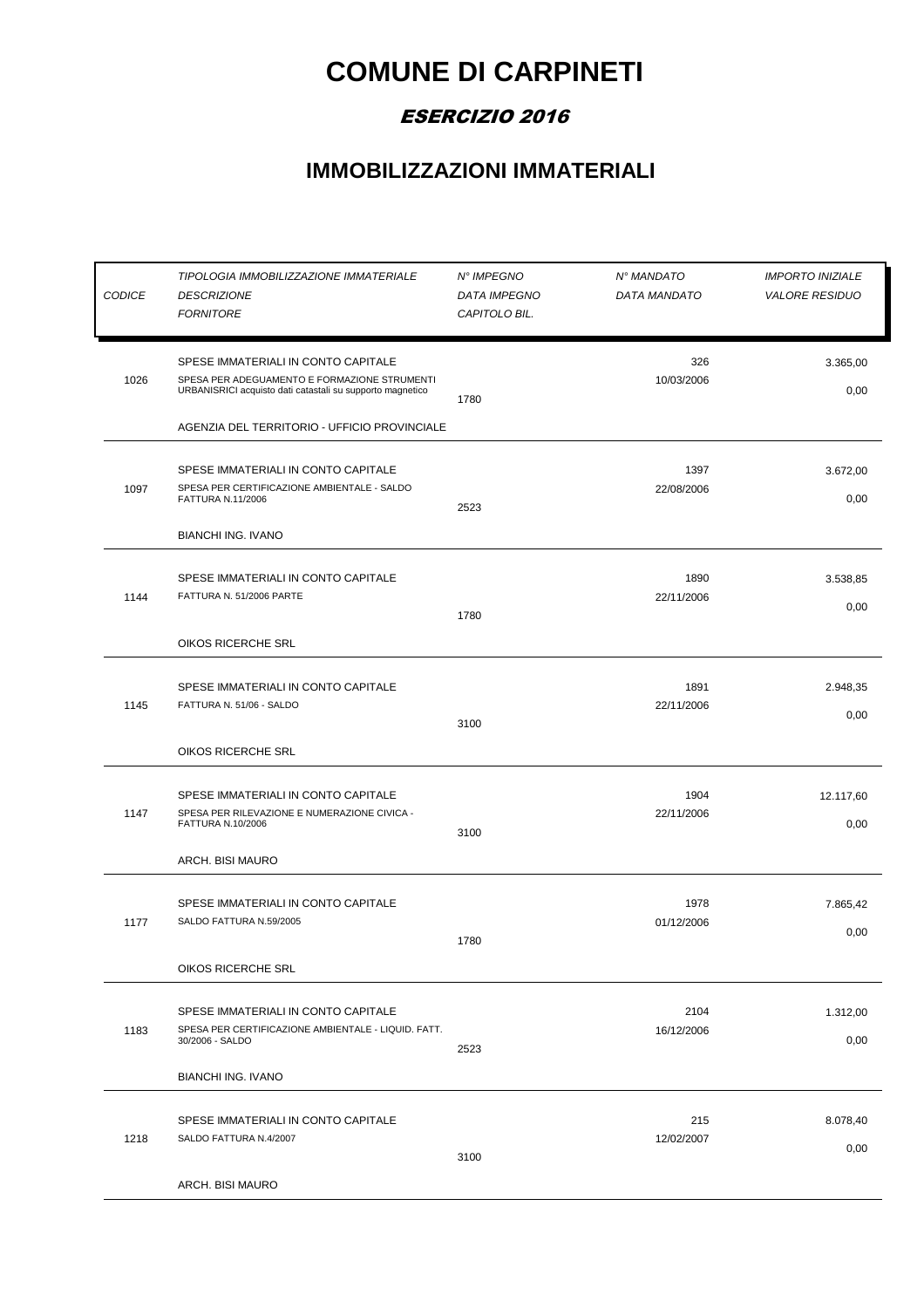| <b>CODICE</b> | TIPOLOGIA IMMOBILIZZAZIONE IMMATERIALE<br><b>DESCRIZIONE</b><br><b>FORNITORE</b>                                                                                                                                                                                    | N° IMPEGNO<br><b>DATA IMPEGNO</b><br>CAPITOLO BIL. | N° MANDATO<br>DATA MANDATO | <b>IMPORTO INIZIALE</b><br><b>VALORE RESIDUO</b> |
|---------------|---------------------------------------------------------------------------------------------------------------------------------------------------------------------------------------------------------------------------------------------------------------------|----------------------------------------------------|----------------------------|--------------------------------------------------|
| 1219          | SPESE IMMATERIALI IN CONTO CAPITALE<br>SPESA PER CERTIFICAZIONE AMBIENTALE - SALDO<br><b>FATTURA N.36/2006</b><br><b>BIANCHI ING. IVANO</b>                                                                                                                         | 2523                                               | 216<br>12/02/2007          | 3.672,00<br>0,00                                 |
| 1281          | SPESE IMMATERIALI IN CONTO CAPITALE<br>FATTURA PRO FORMA N.4/2009 PARTE<br><b>BISI ARCH. MAURO</b>                                                                                                                                                                  | 3100                                               | 1900<br>20/10/2009         | 2.970,84<br>0,00                                 |
| 1352          | SPESE IMMATERIALI IN CONTO CAPITALE<br>SALDO NOTA DEL 10/1/2007 PER RIFACIMENTO<br>NUMERAZIONE CIVICA<br>ARCH. BISI MAURO                                                                                                                                           | 3100                                               | 978<br>06/07/2007          | 8.078,40<br>0,00                                 |
| 1354          | SPESE IMMATERIALI IN CONTO CAPITALE<br>SALDO FATTURE N. 4/2007<br><b>BIANCHI ING. IVANO</b>                                                                                                                                                                         | 2523                                               | 988<br>12/07/2007          | 3.672,00<br>0,00                                 |
| 1390          | SPESE IMMATERIALI IN CONTO CAPITALE<br>SPESA PER RILEVAZIONE E NUMERAZIONE CIVICA -<br>SALDO FATTURA N.12/2007<br>ARCH. BISI MAURO                                                                                                                                  | 3100                                               | 1380<br>07/09/2007         | 4.039,20<br>0,00                                 |
| 1430          | SPESE IMMATERIALI IN CONTO CAPITALE<br>FATTURA N.15/2007 PARTE<br>ARCH. BISI MAURO                                                                                                                                                                                  | 3100                                               | 1737<br>15/11/2007         | 7.686,40<br>0,00                                 |
| 1431          | SPESE IMMATERIALI IN CONTO CAPITALE<br>FATTURA N. 15/2007 SALDO<br>ARCH. BISI MAURO                                                                                                                                                                                 | 3100                                               | 1738<br>15/11/2007         | 392,00<br>0,00                                   |
| 1489          | SPESE IMMATERIALI IN CONTO CAPITALE<br>LIQUIDAZIONE FATTURA PER LA STESURA DEL CALCOLO<br>IDRAULICO REFERENTE LE OSSERVAZIONI E RISERVE<br>FORMULATE DALLA PROVINCIA DI REGGIO EMILIA IN<br>MERITO ALL'ADOZIONE DEL PSC-R.U.E<br>STUDIO ASSOCIATO DI ING. GASPARINI | 1780                                               | 853<br>22/04/2008          | 1.915,20<br>0,00                                 |
| 1490          | SPESE IMMATERIALI IN CONTO CAPITALE<br>FATTURA PRO FORMA N. 17/5/2006 - PARTE<br>STUDIO ASSOCIATO DI ING. GASPARINI                                                                                                                                                 | 1780                                               | 854<br>22/04/2008          | 3.000,00<br>0,00                                 |
| 1491          | SPESE IMMATERIALI IN CONTO CAPITALE<br>SALDO FATTURA PROFORMA DEL 17/5/2006<br>STUDIO ASSOCIATO DI ING. GASPARINI                                                                                                                                                   | 1780                                               | 861<br>22/04/2008          | 960,00<br>0,00                                   |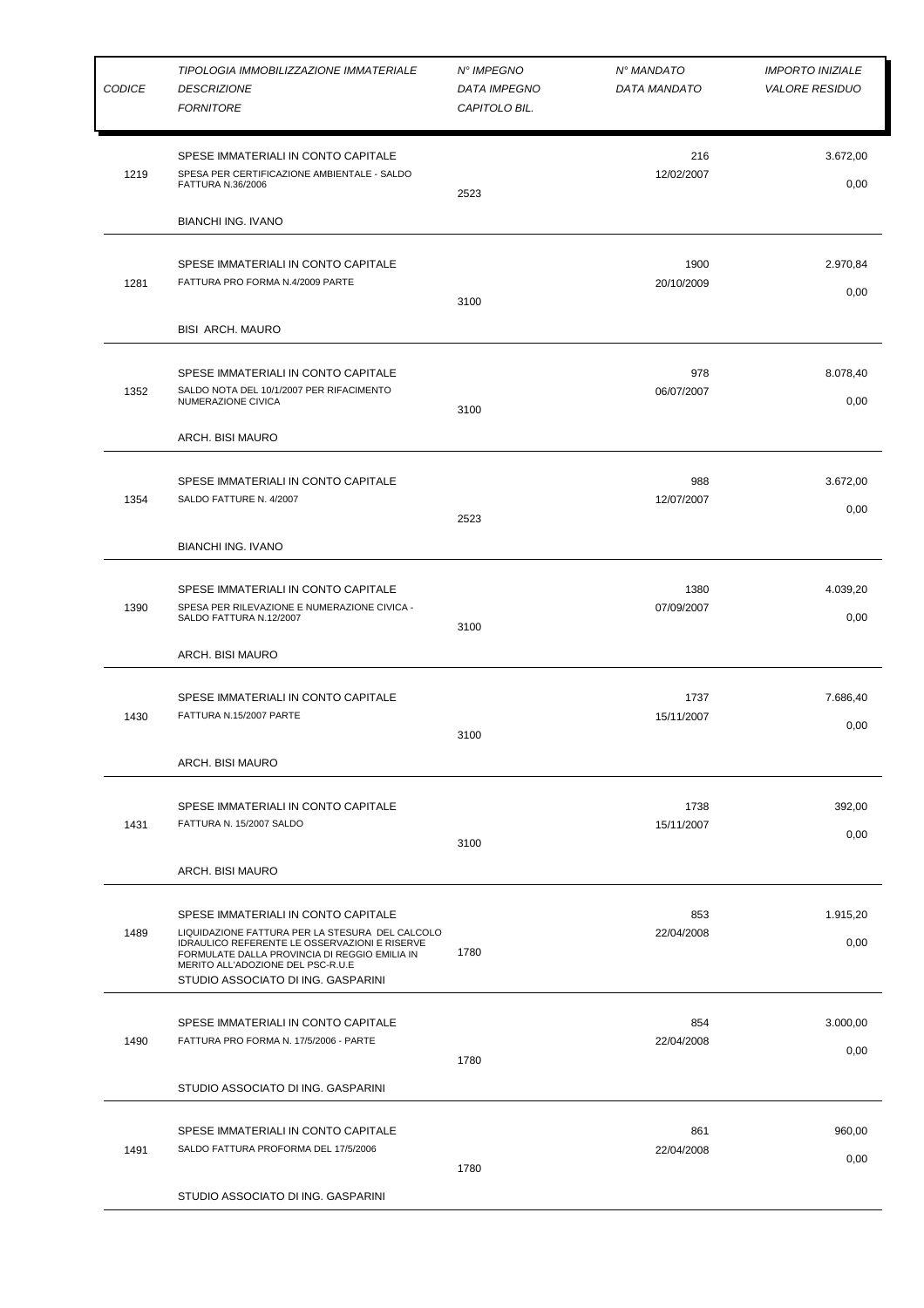| <b>CODICE</b> | TIPOLOGIA IMMOBILIZZAZIONE IMMATERIALE<br><b>DESCRIZIONE</b><br><b>FORNITORE</b>                                                                                      | N° IMPEGNO<br><b>DATA IMPEGNO</b><br>CAPITOLO BIL. | N° MANDATO<br>DATA MANDATO | <b>IMPORTO INIZIALE</b><br><b>VALORE RESIDUO</b> |
|---------------|-----------------------------------------------------------------------------------------------------------------------------------------------------------------------|----------------------------------------------------|----------------------------|--------------------------------------------------|
| 1497          | SPESE IMMATERIALI IN CONTO CAPITALE<br>INCARICO FIDUCIARIO PER IL POPOLAMENTO DELLE<br>BANCHE DATI TERRITORIALI DEL GARFO STRADALE.<br>LIQUIDAZIONE FATTURA N.2/2008. | 3100                                               | 1007<br>20/05/2008         | 14.851,76<br>0,00                                |
|               | <b>BISI ARCH. MAURO</b>                                                                                                                                               |                                                    |                            |                                                  |
| 1554          | SPESE IMMATERIALI IN CONTO CAPITALE<br>FATTURE N.18 - 12 DEL 2008 SALDO                                                                                               | 2523                                               | 1866<br>18/09/2008         | 3.672,00<br>0,00                                 |
|               | ING. IVANO BIANCHI                                                                                                                                                    |                                                    |                            |                                                  |
| 1565          | SPESE IMMATERIALI IN CONTO CAPITALE<br>SALDO FATTURA N.2/2008                                                                                                         | 3100                                               | 1989<br>20/10/2008         | 11.881,40<br>0,00                                |
|               | <b>BISI ARCH. MAURO</b>                                                                                                                                               |                                                    |                            |                                                  |
| 1567          | SPESE IMMATERIALI IN CONTO CAPITALE<br>SALDO FATTURA N.300112 DEL 2008                                                                                                | 1780                                               | 1994<br>20/10/2008         | 344,04<br>0,00                                   |
|               | A. MANZONI & C. SPA - DIVISIONE LOCALE                                                                                                                                |                                                    |                            |                                                  |
| 1568          | SPESE IMMATERIALI IN CONTO CAPITALE<br>SPESA ADEGUAMENTO E FORMAZIONE STRUMENTI<br>URBANISTICI- LIQUIDAZIONE FATTURE -SPAMPE.                                         | 1780                                               | 1995<br>20/10/2008         | 1.697,01<br>0,00                                 |
|               | POLIGRAFICA MONTANA di Zannini Giordano                                                                                                                               |                                                    |                            |                                                  |
| 1591          | SPESE IMMATERIALI IN CONTO CAPITALE<br>SALDO FATTURE N.30 E 40 DEL 2008                                                                                               | 1780                                               | 2271<br>22/11/2008         | 14.008,80<br>0,00                                |
|               | OIKOS RICERCHE SRL                                                                                                                                                    |                                                    |                            |                                                  |
| 1606          | SPESE IMMATERIALI IN CONTO CAPITALE<br>SALDO NOTA DEL 28/11/2008                                                                                                      | 1780                                               | 2501<br>12/12/2008         | 900,00<br>0,00                                   |
|               | STANZANI CLAUDIA                                                                                                                                                      |                                                    |                            |                                                  |
| 1632          | SPESE IMMATERIALI IN CONTO CAPITALE<br>FATTURA N.15/2008 controllo evasione tarsu parte                                                                               | 2440                                               | 546<br>12/03/2009          | 10.512,44<br>0,00                                |
|               | <b>METRA SPA</b>                                                                                                                                                      |                                                    |                            |                                                  |
| 1633          | SPESE IMMATERIALI IN CONTO CAPITALE<br>fattura n.15/2008 controllo evasione tarsu - assistenza sistema<br>informatico 2007<br><b>METRA SPA</b>                        | 2440                                               | 547<br>12/03/2009          | 8.634,10<br>0,00                                 |
|               |                                                                                                                                                                       |                                                    |                            |                                                  |
| 1638          | SPESE IMMATERIALI IN CONTO CAPITALE<br>SALDO FATTURA N. 95/2009                                                                                                       | 3100                                               | 684<br>02/04/2009          | 21.484,00<br>0,00                                |
|               | CGR COMPAGNIA GENERALE RIPRESE AREE SPA                                                                                                                               |                                                    |                            |                                                  |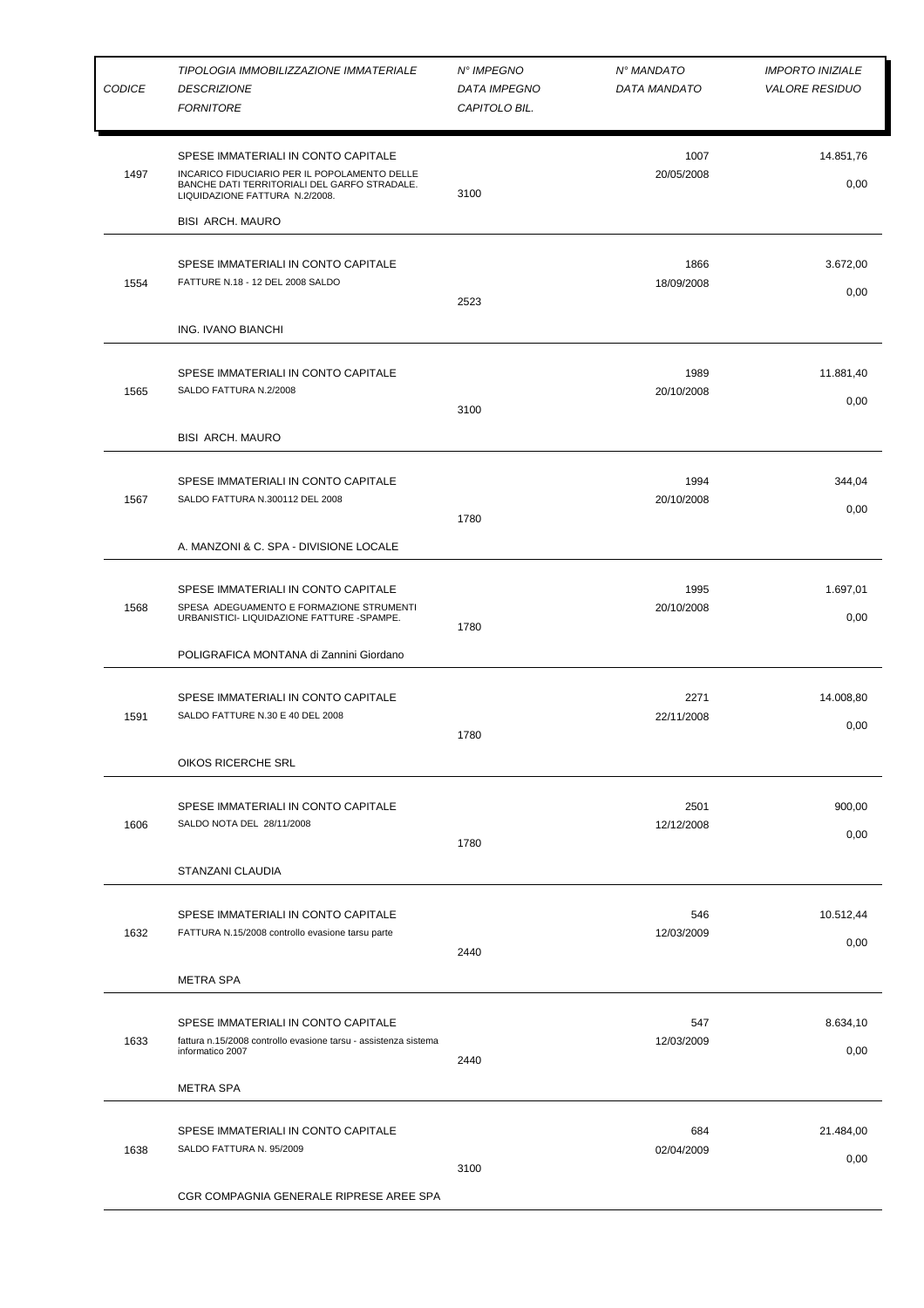| <b>CODICE</b> | TIPOLOGIA IMMOBILIZZAZIONE IMMATERIALE<br><b>DESCRIZIONE</b><br><b>FORNITORE</b>                                                                                                                                               | N° IMPEGNO<br><b>DATA IMPEGNO</b><br>CAPITOLO BIL. | N° MANDATO<br>DATA MANDATO | <b>IMPORTO INIZIALE</b><br><b>VALORE RESIDUO</b> |
|---------------|--------------------------------------------------------------------------------------------------------------------------------------------------------------------------------------------------------------------------------|----------------------------------------------------|----------------------------|--------------------------------------------------|
| 1714          | SPESE IMMATERIALI IN CONTO CAPITALE<br>parcella pro forma 5/2009                                                                                                                                                               | 3100                                               | 262<br>10/02/2010          | 8.262,00<br>0,00                                 |
|               | <b>BISI ARCH. MAURO</b>                                                                                                                                                                                                        |                                                    |                            |                                                  |
| 1738          | SPESE IMMATERIALI IN CONTO CAPITALE<br>nota n.2/2010                                                                                                                                                                           | 3100                                               | 805<br>13/05/2010          | 7.931,52<br>0,00                                 |
|               | <b>BISI ARCH. MAURO</b>                                                                                                                                                                                                        |                                                    |                            |                                                  |
| 1744          | SPESE IMMATERIALI IN CONTO CAPITALE<br>AFFIDAMENTO INCARICO PER L'ESECUZIONE DI<br>PRESTAZIONI PROFESSIONALI ALLA DOTT.SSA<br>GEOL.GIORGIA CAMPANA - APPROVAZIONE DISCIPLINARE<br>D'INCARICO.<br>CAMPANA DOTT. GIORGIA GEOLOGA | 1781                                               | 1045<br>28/06/2010         | 3.264,40<br>0,00                                 |
| 1757          | SPESE IMMATERIALI IN CONTO CAPITALE<br>SECONDO ACCONTO INCARICO CONTROLLO CAVE DEL<br>TERRITORIO COMUNALE ANNO ESTRATTIVO 2010<br>CAMPANA DOTT. GIORGIA GEOLOGA                                                                | 1781                                               | 1682<br>25/10/2010         | 3.264,40<br>0,00                                 |
| 1764          | SPESE IMMATERIALI IN CONTO CAPITALE<br>FATTURA N.177/2010                                                                                                                                                                      | 3100                                               | 2031<br>14/12/2010         | 18.964,80<br>0,00                                |
|               | <b>STUDIO EUREKA SRL</b>                                                                                                                                                                                                       |                                                    |                            |                                                  |
| 1814          | SPESE IMMATERIALI IN CONTO CAPITALE<br><b>FATTURA N.18/2011</b>                                                                                                                                                                |                                                    | 291<br>14/02/2011          | 2.952,00<br>0,00                                 |
|               | <b>PROGEL SRL</b>                                                                                                                                                                                                              |                                                    |                            |                                                  |
| 1817          | SPESE IMMATERIALI IN CONTO CAPITALE<br>fattura n.22/10 parte - REDAZIONE PIANO OPERATIVO<br>COMUNALE LR. 20/2000                                                                                                               |                                                    | 299<br>15/02/2011          | 10.250,58<br>0,00                                |
|               | OIKOS RICERCHE SRL                                                                                                                                                                                                             |                                                    |                            |                                                  |
| 1818          | SPESE IMMATERIALI IN CONTO CAPITALE<br>fattura n.22/2010 saldo - REDAZIONE PIANO OPERATIVO<br>COMUNALE LR. 20/2000                                                                                                             |                                                    | 300<br>15/02/2011          | 1.683,42<br>0,00                                 |
|               | OIKOS RICERCHE SRL                                                                                                                                                                                                             |                                                    |                            |                                                  |
| 1819          | SPESE IMMATERIALI IN CONTO CAPITALE<br>saldo fattura n.18/2010 - REDAZIONE PIANO OPERATIVO<br>COMUNALE LR. 20/2000<br>OIKOS RICERCHE SRL                                                                                       |                                                    | 302<br>15/02/2011          | 6.897,40<br>0,00                                 |
| 1822          | SPESE IMMATERIALI IN CONTO CAPITALE<br>fattura pro forma del 26/01/2011 - STUDIO GEOLOGICO CAVE                                                                                                                                |                                                    | 537<br>25/03/2011          | 1.632,80<br>0,00                                 |
|               | CAMPANA DOTT. GIORGIA GEOLOGA                                                                                                                                                                                                  |                                                    |                            |                                                  |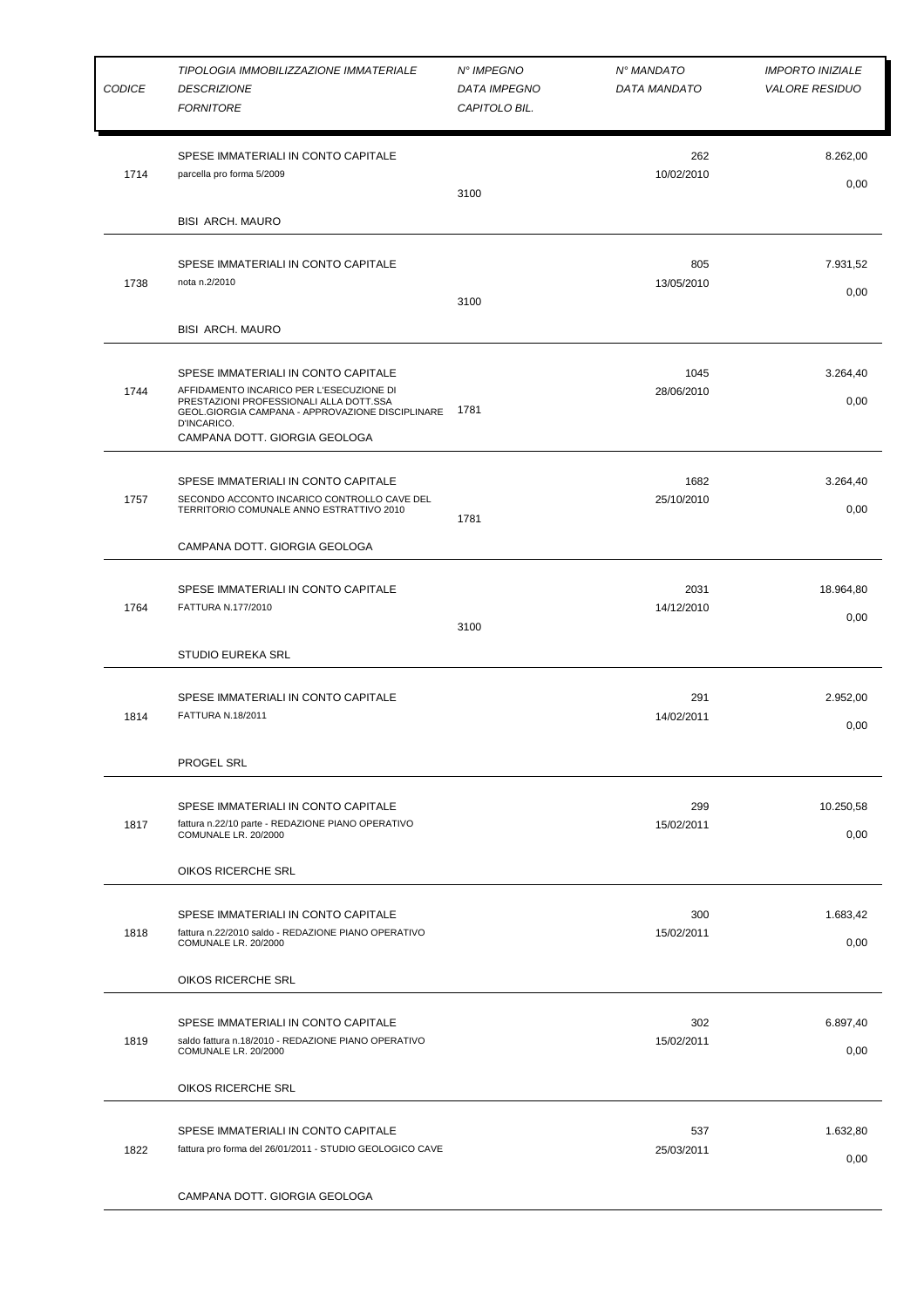| <b>CODICE</b> | TIPOLOGIA IMMOBILIZZAZIONE IMMATERIALE<br><b>DESCRIZIONE</b><br><b>FORNITORE</b>                                                                                                                                                 | N° IMPEGNO<br><b>DATA IMPEGNO</b><br>CAPITOLO BIL. | N° MANDATO<br>DATA MANDATO | <b>IMPORTO INIZIALE</b><br><b>VALORE RESIDUO</b> |
|---------------|----------------------------------------------------------------------------------------------------------------------------------------------------------------------------------------------------------------------------------|----------------------------------------------------|----------------------------|--------------------------------------------------|
| 1836          | SPESE IMMATERIALI IN CONTO CAPITALE<br>fattura n.02/10 DEL 1/2/2011 PARTE - REDAZIONE PIANO<br>OPERATIVO COMUNALE L.R. 20/2000                                                                                                   |                                                    | 1053<br>15/06/2011         | 14.460,79<br>0,00                                |
|               | OIKOS RICERCHE SRL                                                                                                                                                                                                               |                                                    |                            |                                                  |
| 1837          | SPESE IMMATERIALI IN CONTO CAPITALE<br>FATTURA N.02/10 DEL 1/2/2011 SALDO - REDAZIONE PIANO<br>OPERATIVO COMUNALE L.R. 20/2000                                                                                                   |                                                    | 1054<br>15/06/2011         | 1.763,21<br>0,00                                 |
|               | OIKOS RICERCHE SRL                                                                                                                                                                                                               |                                                    |                            |                                                  |
| 1841          | SPESE IMMATERIALI IN CONTO CAPITALE<br>fattura n.119/2011 parte                                                                                                                                                                  |                                                    | 1238<br>14/07/2011         | 48,00<br>0,00                                    |
|               | <b>PROGEL SRL</b>                                                                                                                                                                                                                |                                                    |                            |                                                  |
| 1842          | SPESE IMMATERIALI IN CONTO CAPITALE<br>FATTURA PRO FORMA DEL 31/05/2011 - STUDIO CAVE                                                                                                                                            |                                                    | 1251<br>15/07/2011         | 1.630,40<br>0,00                                 |
|               | CAMPANA DOTT. GIORGIA GEOLOGA                                                                                                                                                                                                    |                                                    |                            |                                                  |
| 1877          | SPESE IMMATERIALI IN CONTO CAPITALE<br>VALORIZZAZIONE TURISTICA DI CASTEGNETO SITO IN<br>MAROLA DI CARPINETI - CPMPENSI PROFESSIONALI<br><b>ONERI DIRETTI</b>                                                                    |                                                    | 2026<br>18/11/2011         | 20,40<br>0,00                                    |
|               | PERSONALE DIPENDENTE COME DA ALLEGATI CE                                                                                                                                                                                         |                                                    |                            |                                                  |
| 1885          | SPESE IMMATERIALI IN CONTO CAPITALE<br>SPESA PER RETE TELEMATICA ZONA MONTANA - PARTE<br>FATTURA METRA SPA N. 14 DEL 22/01/2009                                                                                                  |                                                    | 2199<br>12/12/2011         | 12.681,00<br>0,00                                |
|               | <b>METRA SPA</b>                                                                                                                                                                                                                 |                                                    |                            |                                                  |
| 1886          | SPESE IMMATERIALI IN CONTO CAPITALE<br>INFRASTRUTTURA INFORMATIVA GEOGRAFICA A<br>SUPPORTO ATTIVITA' AREE DEMOGRAFICI, TRIBUTI,<br>UFFICIO TECNICO - METRA - PARTE FATTURA METRA SPA<br>N. 14 DEL 22/01/2009<br><b>METRA SPA</b> |                                                    | 2200<br>12/12/2011         | 12.681,00<br>0,00                                |
| 1887          | SPESE IMMATERIALI IN CONTO CAPITALE<br>SPESA PER RETE TELEMATICA ZONA MONTANA - METRA<br>SPA - SALDO FATTURA N. 14 DEL 22/01/2009                                                                                                |                                                    | 2201<br>12/12/2011         | 12.678,00<br>0,00                                |
|               | <b>METRA SPA</b>                                                                                                                                                                                                                 |                                                    |                            |                                                  |
| 1888          | SPESE IMMATERIALI IN CONTO CAPITALE<br>INCARICO PER L'ESECUZIONE DI PRESTAZIONI<br>PROFESSIONALI ALL'ING. IVANO BIANCHI - LIQUIDAZIONE<br>1°-2°3° ACCONTO - FATTURA N. 21/2011<br>ING. IVANO BIANCHI                             |                                                    | 2203<br>12/12/2011         | 3.000,00<br>0,00                                 |
| 1890          | SPESE IMMATERIALI IN CONTO CAPITALE<br>INCARICO PER L'ESECUZIONE DI PRESTAZIONI<br>PROFESSIONALI ALLA DOTT.SSA GEOL.GIORGIA<br>CAMPANA - FATTURA PROFORMA DEL 05/12/2011 - STUDIO<br>CAVE<br>CAMPANA DOTT. GIORGIA GEOLOGA       |                                                    | 2225<br>14/12/2011         | 1.542,80<br>0,00                                 |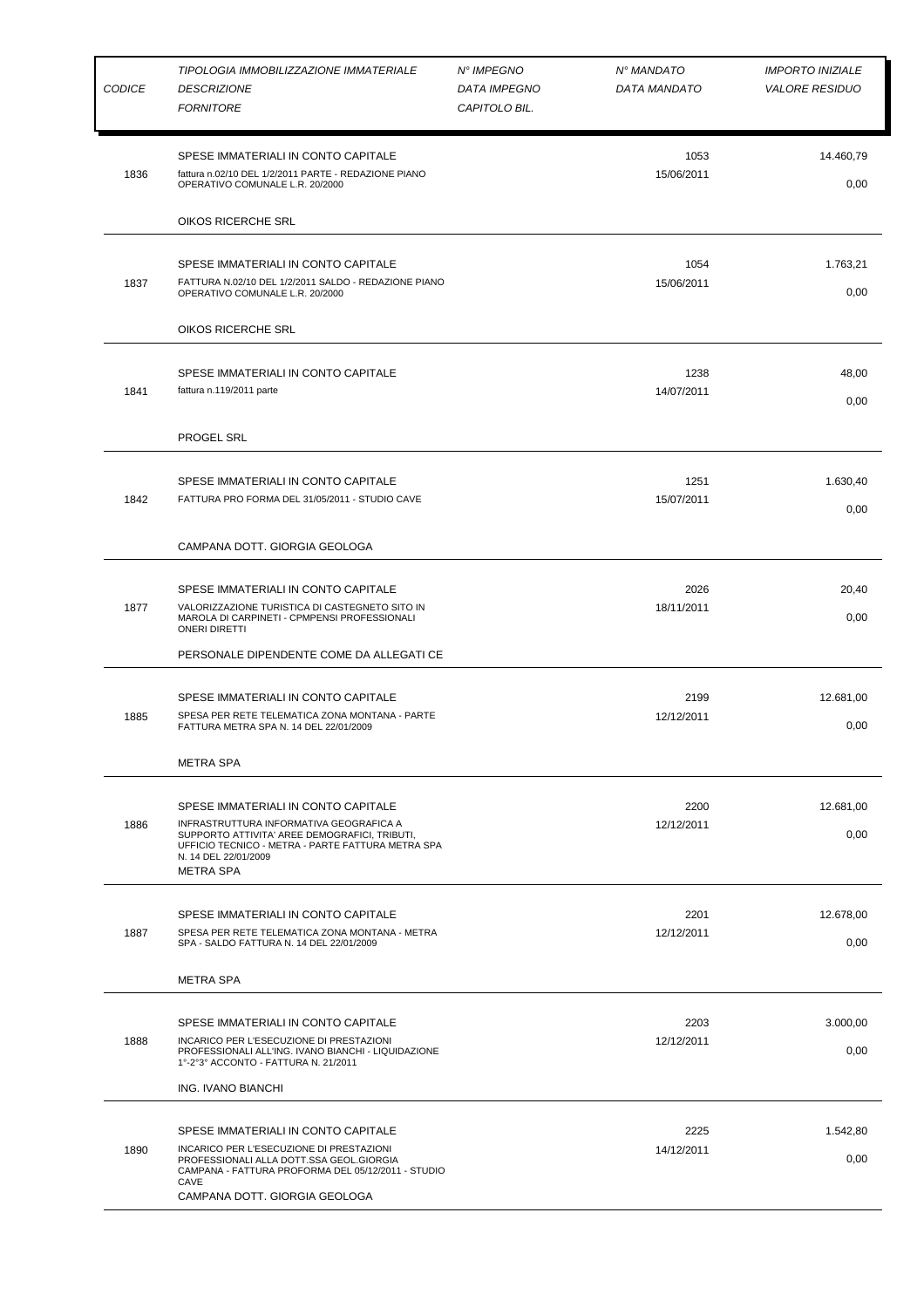| <b>CODICE</b> | TIPOLOGIA IMMOBILIZZAZIONE IMMATERIALE<br><b>DESCRIZIONE</b><br><b>FORNITORE</b>                                                        | N° IMPEGNO<br><b>DATA IMPEGNO</b><br>CAPITOLO BIL. | N° MANDATO<br>DATA MANDATO | <b>IMPORTO INIZIALE</b><br><b>VALORE RESIDUO</b> |
|---------------|-----------------------------------------------------------------------------------------------------------------------------------------|----------------------------------------------------|----------------------------|--------------------------------------------------|
| 1896          | SPESE IMMATERIALI IN CONTO CAPITALE<br>INCARICHI RILEVAZIONI DIVERSE fatt.n.47/2011 parte                                               |                                                    | 2289<br>16/12/2011         | 2.308,00<br>0,00                                 |
|               | PROGETTI AMBIENTALI INTEGRATI SAS                                                                                                       |                                                    |                            |                                                  |
| 1897          | SPESE IMMATERIALI IN CONTO CAPITALE<br>INCARICO RILIEVI CAVE DIVERSE - FATTURA N.47/2011<br>PARTE                                       |                                                    | 2290<br>16/12/2011         | 872,00<br>0,00                                   |
|               | PROGETTI AMBIENTALI INTEGRATI SAS                                                                                                       |                                                    |                            |                                                  |
| 1898          | SPESE IMMATERIALI IN CONTO CAPITALE<br>INCARICO RILEVAZIONI - FATT.N.47/2011 SALDO                                                      |                                                    | 2291<br>16/12/2011         | 2.870,00<br>0,00                                 |
|               | PROGETTI AMBIENTALI INTEGRATI SAS                                                                                                       |                                                    |                            |                                                  |
| 1924          | SPESE IMMATERIALI IN CONTO CAPITALE<br>FATTURA N.12/2011 PARTE - AGGIORNAMENTO BANCHE<br>DATI TERRITORIALI TOPONOMASTICA                | 28466                                              | 389<br>22/02/2012          | 330,48<br>0,00                                   |
|               | <b>BISI ARCH. MAURO</b>                                                                                                                 |                                                    |                            |                                                  |
| 1925          | SPESE IMMATERIALI IN CONTO CAPITALE<br>FATTURA N.12/2011 ACCONTO - AGGIORNAMENTO<br>BANCHE DATI TERRITORIALI TOPONOMASTICA              | 28467                                              | 390<br>22/02/2012          | 62,27<br>0,02                                    |
|               | <b>BISI ARCH. MAURO</b>                                                                                                                 |                                                    |                            |                                                  |
| 1926          | SPESE IMMATERIALI IN CONTO CAPITALE<br>FATTURA N.12/2011 PARTE - AGGIORNAMENTO BANCHE<br>DATI TERRITORIALI TOPONOMASTICA                | 28468                                              | 391<br>22/02/2012          | 0,80<br>0,00                                     |
|               | <b>BISI ARCH. MAURO</b>                                                                                                                 |                                                    |                            |                                                  |
| 1927          | SPESE IMMATERIALI IN CONTO CAPITALE<br>FATTURA N.30/2011 - incarico certificazione ambientale                                           | 28477                                              | 400<br>22/02/2012          | 2.616,00<br>0,00                                 |
|               | ING. IVANO BIANCHI                                                                                                                      |                                                    |                            |                                                  |
| 1939          | SPESE IMMATERIALI IN CONTO CAPITALE<br>UTILIZZO FONDI CAVE LR 17/91 PER VIABILITA' - ANNO<br>2011 - AGGIORNAMENTO CARTA DI CIRCOLAZIONE | 29304                                              | 1227<br>10/07/2012         | 567,00<br>0,00                                   |
|               | AGENZIA CARLA BIGI & C. SNC                                                                                                             |                                                    |                            |                                                  |
| 1940          | SPESE IMMATERIALI IN CONTO CAPITALE<br>DEMOLIZIONE AUTOMEZZO FIAT IVECO 38 TARGATO<br>RE628589                                          | 29305                                              | 1228<br>10/07/2012         | 92,08<br>0,00                                    |
|               | SACCHEGGIANI SRL                                                                                                                        |                                                    |                            |                                                  |
| 1941          | SPESE IMMATERIALI IN CONTO CAPITALE<br>autorizzazione n. 38669/81/2012 del 13/07/2012                                                   | 29393                                              | 1316<br>25/07/2012         | 5,15<br>0,00                                     |
|               | PROVINCIA DI REGGIO EMILIA                                                                                                              |                                                    |                            |                                                  |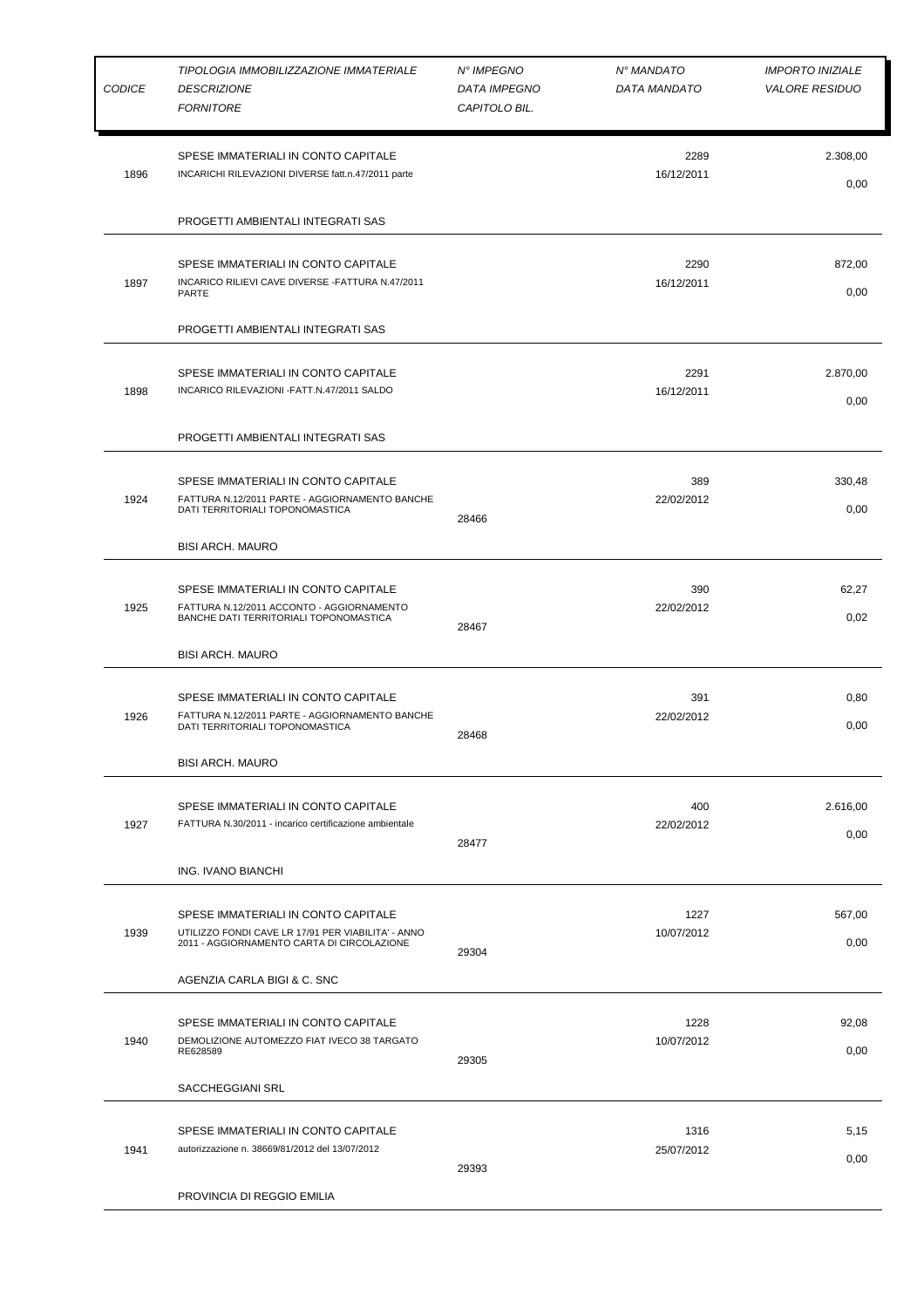| <b>CODICE</b> | TIPOLOGIA IMMOBILIZZAZIONE IMMATERIALE<br><b>DESCRIZIONE</b><br><b>FORNITORE</b>                                                                                     | N° IMPEGNO<br><b>DATA IMPEGNO</b><br>CAPITOLO BIL. | N° MANDATO<br>DATA MANDATO | <b>IMPORTO INIZIALE</b><br><b>VALORE RESIDUO</b> |
|---------------|----------------------------------------------------------------------------------------------------------------------------------------------------------------------|----------------------------------------------------|----------------------------|--------------------------------------------------|
| 1942          | SPESE IMMATERIALI IN CONTO CAPITALE<br>VALORIZZAZIONE TURISTICA CASTAGNETO MAROLA -<br>SALDO QUOTA CARICO COMUNE CARPINETI                                           | 29407                                              | 1330<br>28/07/2012         | 4.600,02<br>0,02                                 |
|               | GAL ANTICO FRIGNANO E APPENNINO REGGIANO                                                                                                                             |                                                    |                            |                                                  |
| 1957          | SPESE IMMATERIALI IN CONTO CAPITALE<br>GESTIONE TECNICA ATTIVITA' ESTRATTIVA ANNO 2011 -<br>SALDO                                                                    | 29474                                              | 1397<br>08/08/2012         | 1.542,70<br>0,00                                 |
|               | CAMPANA DOTT. GIORGIA GEOLOGA                                                                                                                                        |                                                    |                            |                                                  |
| 1960          | SPESE IMMATERIALI IN CONTO CAPITALE<br>ESECUZIONE DI PRESTAZIONI PROFESSIONALI ALL'ING.<br>IVANO BIANCHI - FATTURA N.11/2012 - INCARICO<br>CERTIFICAZIONE AMBIENTALE | 29665                                              | 1582<br>12/09/2012         | 2.000,00<br>0,00                                 |
|               | ING. IVANO BIANCHI                                                                                                                                                   |                                                    |                            |                                                  |
| 2014          | SPESE IMMATERIALI IN CONTO CAPITALE<br>PRESTAZIONI PROFESSIONALI IN CAMPO AMBIENTALE -<br>FATT. 21/2012 - RIQUALIFICAZIONE PIAZZA REPUBBLICA                         | 30316                                              | 2232<br>13/12/2012         | 1.000,00<br>0,00                                 |
|               | ING. IVANO BIANCHI                                                                                                                                                   |                                                    |                            |                                                  |
| 2045          | SPESE IMMATERIALI IN CONTO CAPITALE<br>FONDI CAVE - INCARICHI - fattura pro forma del 20/02/2013                                                                     | 7838                                               | 1772<br>27/09/2013         | 617,10<br>123,42                                 |
|               | CAMPANA DOTT. GIORGIA GEOLOGA                                                                                                                                        |                                                    |                            |                                                  |
| 2050          | SPESE IMMATERIALI IN CONTO CAPITALE<br>INCARICO PER L'ESECUZIONE DI CAMPIONAMENTO DI<br>TERRENO E ANALISI DI LABORATORIO DI GEOTECNIA -<br>FATT.N.5/2013             | 8008                                               | 1226<br>05/07/2013         | 3.515,05<br>703,01                               |
| 2058          | SPESE IMMATERIALI IN CONTO CAPITALE<br>INCARICO PER L'ESECUZIONE DI PRESTAZIONI<br><b>PROFESSIONALI</b><br>ING. IVANO BIANCHI                                        | 8008                                               | 157<br>05/02/2013          | 2.662,80<br>532,56                               |
| 2059          | SPESE IMMATERIALI IN CONTO CAPITALE<br>AFFIDI PRESTAZIONI PROFESSIONALI IN CAMPO<br>AMBIENTALE - FATT.N.19/2013<br>ING. IVANO BIANCHI                                | 8008                                               | 1613<br>30/08/2013         | 2.516,80<br>503,36                               |
|               |                                                                                                                                                                      |                                                    |                            |                                                  |
| 2060          | SPESE IMMATERIALI IN CONTO CAPITALE<br>3 ACCONTO INCARICO PROFESSIONALE IN CAMPO<br>AMBIENTALE - FATT. 26/2013                                                       | 7838                                               | 2249<br>16/12/2013         | 1.268,80<br>253,76                               |
|               | ING. IVANO BIANCHI                                                                                                                                                   |                                                    |                            |                                                  |
| 2074          | SPESE IMMATERIALI IN CONTO CAPITALE<br>RILEVAMENTI TIPOGRAFICI POLO ESTRATTIVO DORGOLA<br>-FATT.N.15/2013                                                            | 8276                                               | 1600<br>30/08/2013         | 1.210,00<br>242,00                               |
|               | PROGETTI AMBIENTALI INTEGRATI SAS                                                                                                                                    |                                                    |                            |                                                  |